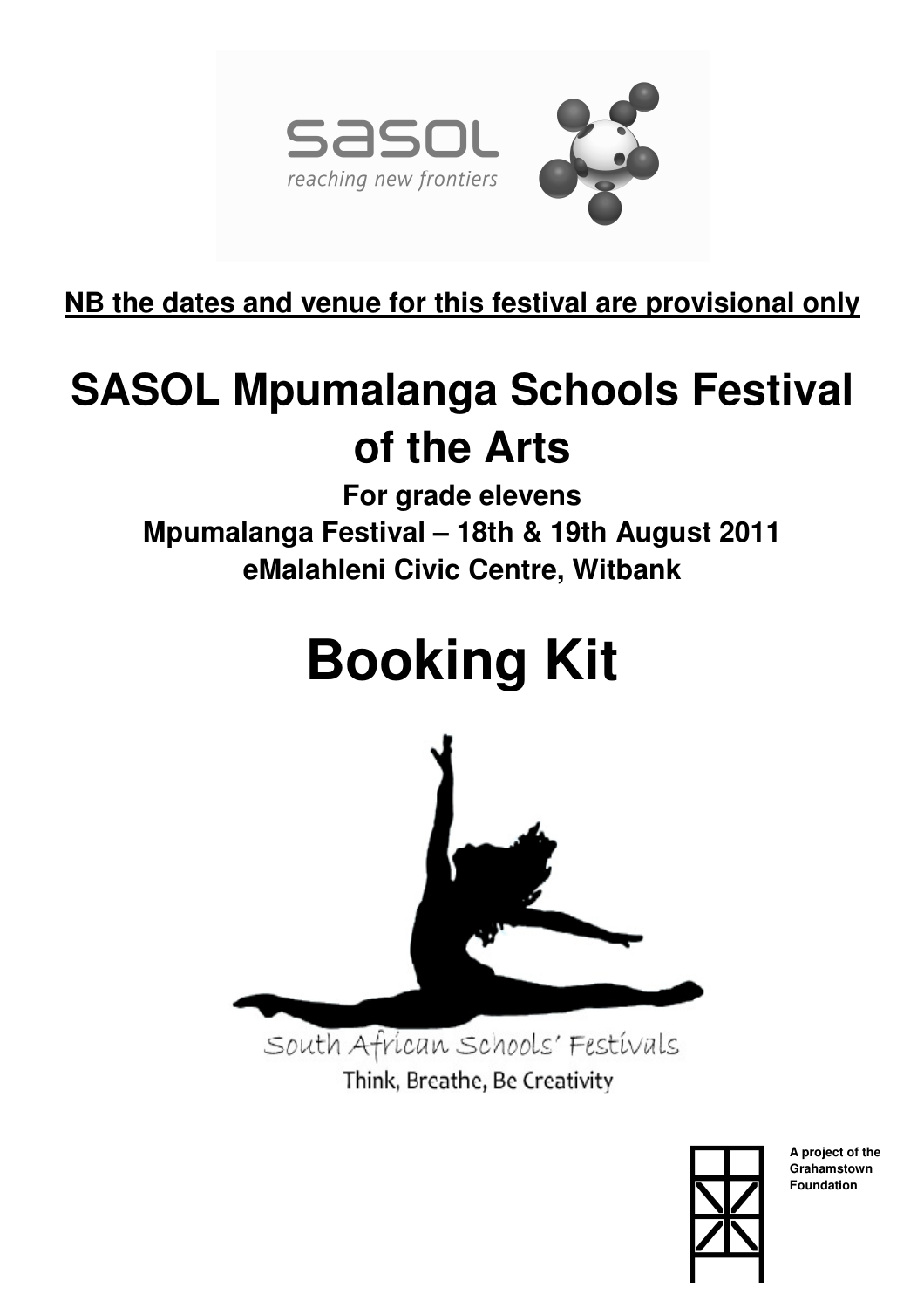### **Contents**

| South African Schools Festivals | $\mathbf 2$ |
|---------------------------------|-------------|
| What can you expect?            | 3           |
| How to book                     | 4           |
| <b>Workshop Choices</b>         | 5           |
| <b>Festival Etiquette and</b>   |             |
| Code of Conduct                 | Բ           |
| <b>General Information</b>      |             |

**Festival Enrolment Form & Workshop Form – please download separately** 



# **The South African Schools Festivals**

Invite you to be part of a life-altering, mind-blowing, soul-soaring experience with the arts! Join with over 6 000 young South Africans of different backgrounds doing just that around the country. Let the **brilliant shows** stir your soul; let the **handson workshops** empower you and draw out your potential; feel the **lectures** stretch your mind, and let the rich mix of **people** you'll meet broaden your mind.

### **What does the festival offer?**

- Two jam-packed days of intense and varied arts experiences;
- Non-competitive interactions with 400 grade eleven learners and their teachers, representing schools from all over the Mpumalanga;
- The chance to experience the wonderful facilities at eMalahleni Civic Centre, Witbank;
- The chance to discover new things about the arts, your friends, your teachers, other grade elevens from other schools, and yourselves;
- A cultural feast within an intense but carefully structured and varied programme of arts related activities.

### **The festival aims to:**

- Enrich the cultural and educational life of our province's young people;
- Highlight the power of the arts as a universal tool of communication and empowerment;
- Ignite a life-long passion for the arts in young people.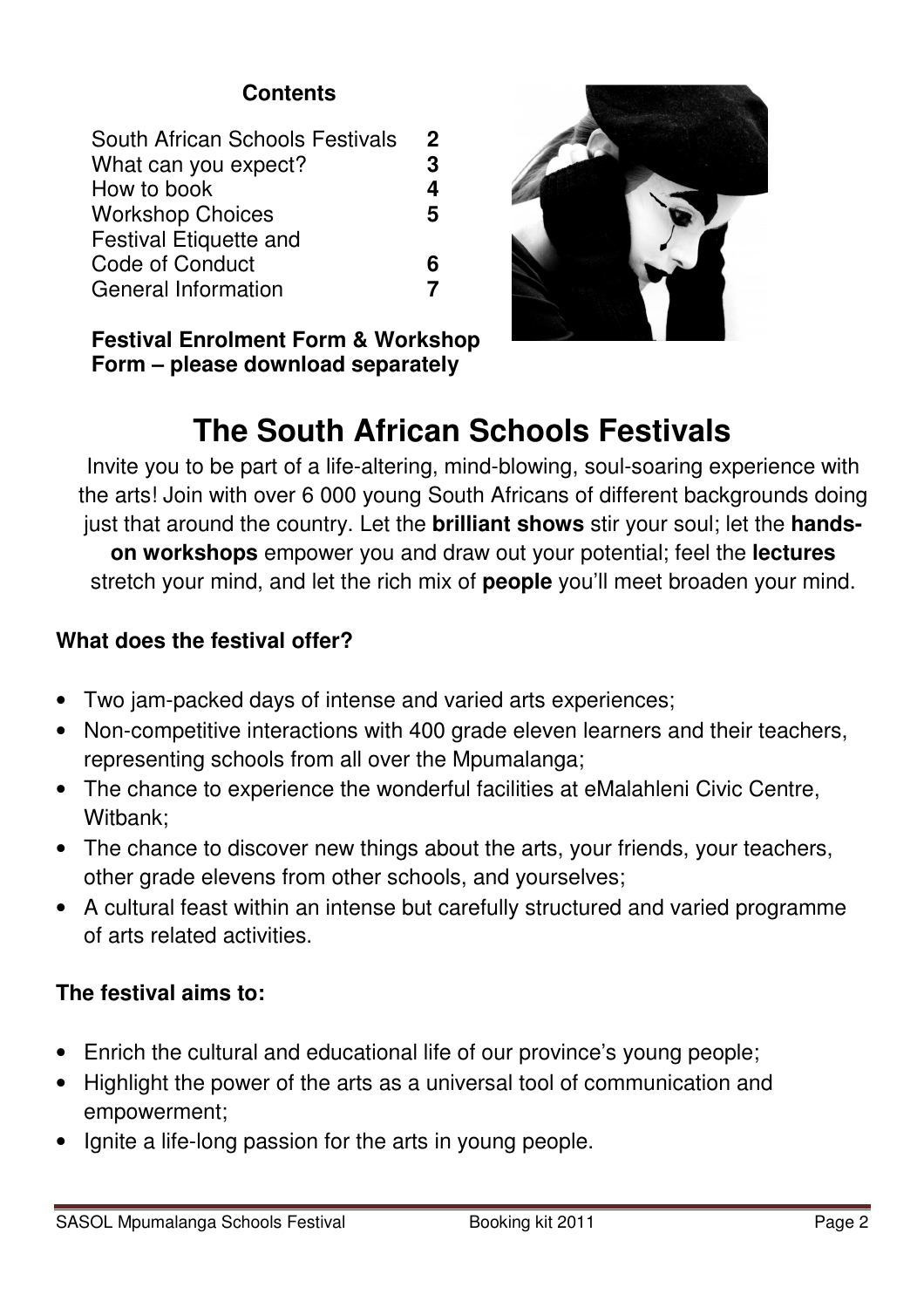# **Take advantage of ...**

• **Excellent value for money!** 

R320 per delegate – and you get all this:

• **A vibrant inspiring programme!** In a jam-packed two days you will experience: a stunning **Keynote Address** designed to motivate and inspire; **hands-on workshops** with skilled and vibrant workshop leaders – choose from a selection of drama, dance, visual arts, writing and music; **Theatre, Dance and Music** that will make you laugh, cry, and shout for more; **lectures** to make you see things in a whole new way ... and **light meals** to keep you going!

# **Our contact details are as follows:**

The Manager Schools Festivals Grahamstown Foundation PO Box 304 Grahamstown, 6140

# **Some ideas for saving those cents ...**

The earlier you commit to attending the festival the easier it becomes to get there! Use your imagination and embark on entrepreneurial efforts of all kinds ... civvies days ... raffles ... cake sales...

# **Further sponsorship and contact details ...**

Limited sponsorship is available to those in need who apply in good time. If you have done all you can to raise money, but fall short of the full amount, you may apply in writing for additional sponsorship.

**Please note**: Closing date for sponsorship requests is on **24 June 2011.**

Telephone: 046 603 1107 Fax: 046 622 7462 Email: lily.may@foundation.org.za Website: http://schoolfest.foundation.org.za Facebook : Schools Festivals

**"It was a once-in-a-lifetime experience for my learners. It has positive and inspiring effect on them. The whole vibe of energy, atmosphere and prospects are new, different and uplifting. Thank you for helping to breathe life into my learners."** 

**-Teacher, 2010**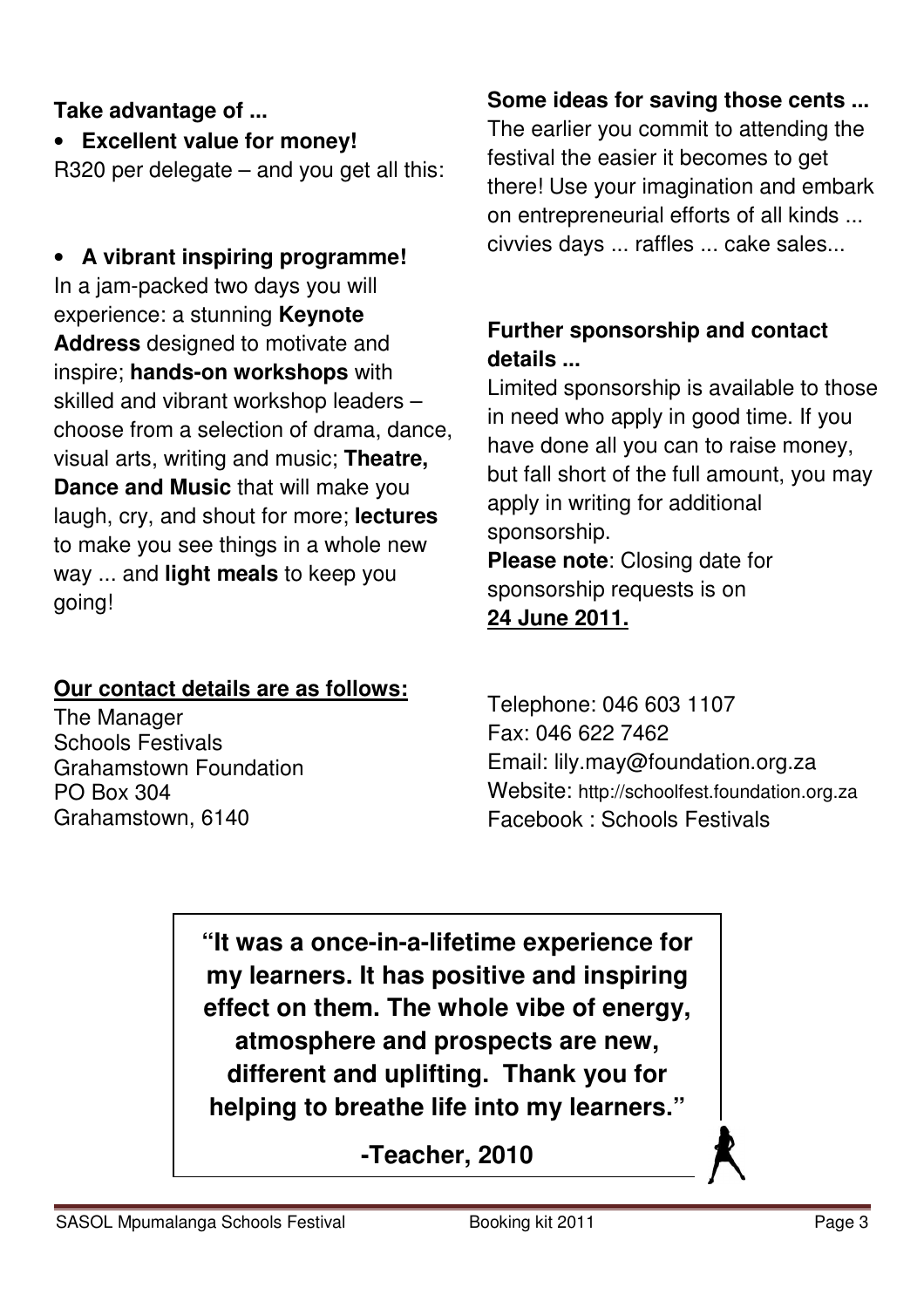# **How to book:**

#### **Closing date for enrolments: Final Closing Date: 24 June 2011**  *(Note: Subject to space still being available by this date)*

**NOTE:** Numbers are limited to the available seats in venues and the workshops on offer. The closing date allows the organisers time to prepare a well planned event. We cannot accommodate delegates who just "arrive" without letting us know well beforehand. Confirmation of delegates is on a first come, first served basis while space is available.

#### **Festivals can be full BEFORE closing date.**

#### **Four easy steps to enrol:**

**1. ENROLMENT FORM:** Remove the centre page **"Mpumalanga Schools Festival Enrolment Form"** from this booklet. Kindly complete ALL the information on both sides and fax it to us.

**2. GENERAL:** Enter the name and address of your school. Please be sure to enter the telephone and fax numbers, as well as teachers' cell numbers. **NB** Fax numbers enable us to confirm enrolments and give delegates important last minute information, e.g. the starting and finishing time of each day.

#### **3. WORKSHOPS:** Enter your names and those of your pupils on the **"Workshop &**

**Enrolment Form**" (centre pages) and fax it to us. Leave the "Workshop Choices" section blank and complete and re-fax it once we have sent you the workshop information.

Workshop information will be sent to you when we receive your enrolment form. When you receive the workshop information, each learner should choose five workshops from the list, and their choices should be entered into the appropriate box on the Workshop Enrolment Form. Please duplicate the form should you need more space.

**4. PAYMENT:** Payment made *before* 24 June 2011 will secure your booking (subject to available space.) Enrolments are accepted on a first come, first served basis. Both learners and teachers are liable for the enrolment fee.

Payment can be made in two ways:

#### **a) By direct deposit** to: *The Grahamstown Foundation Standard Bank, Grahamstown Branch code 050917 Account number 081 996 071*

**NB:** Please write **MPUM Festival** on the deposit slip and fax it, with **both** of your enrolment forms, to *Fax number 046 622 7462* 

**OR**

 **b) By cheque** made out to the *Grahamstown Foundation*, and posted with your enrolment form to: *Schools Festivals, Grahamstown Foundation PO Box 304, Grahamstown, 6140* 

**CANCELLATION FEE:** In the event of a cancellation, a cancellation fee of R160 will be levied plus any costs incurred e.g. food that has been booked and paid for by the organisers. The remaining sum will be refunded **after** the festival and only on a **written request** for a refund with a doctor's note or note from the parent(s) / guardian(s).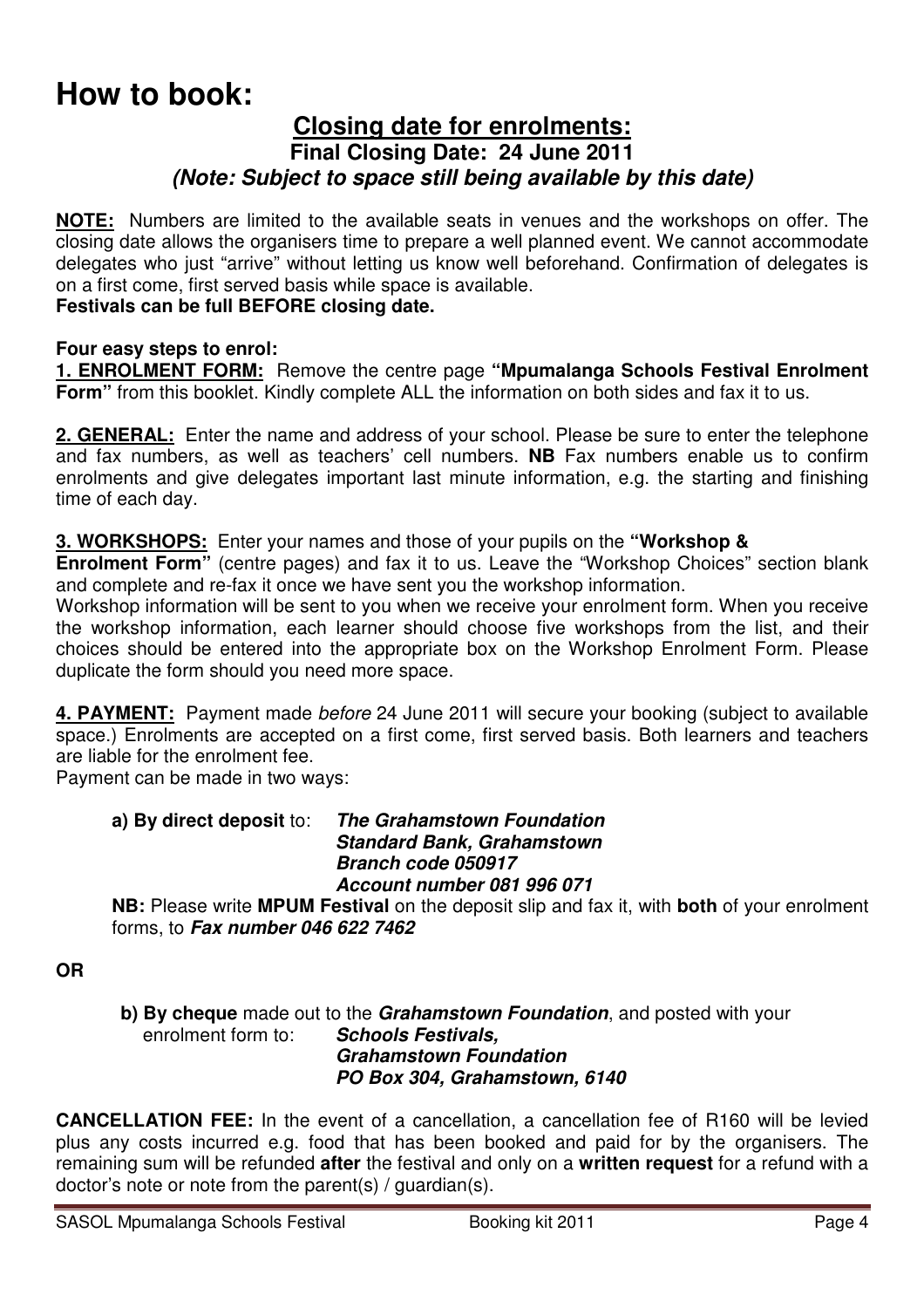# **About the Workshop Choices**

Please send us your Eastern Cape Schools Festival Enrolment form so that we can send you the list of workshop choices as soon as possible. Delegates who make their choices early stand an excellent chance of getting the workshops that appeal to them the most! Delegates can look forward to a vibrant and exciting selection of workshops. The following is a selection of what has been offered in the past:

**Find your Rhythm** – They say that the beat of the drum echoes the beat of the heart. Since the earliest times all people have created their own beat to express their feelings and thoughts. Find your rhythm to the beat of your drum through this interactive drumming workshop with will inspire and relax you.

**Our Journey, Our Stories** – Is it that hard to write? Embark on a journey of self discovery where your only weapons are your pens and paper. Learn how to write in different mediums, explore different writing styles and learn about some of the greatest writers in history.

**Ingoma African Dance** – Learn to perform the exhilarating traditional dances of Africa.

Act Now! – Explore the world of acting and develop the performer in you.

**Brush Strokes** – A dance making workshop – want to make expressive movements but stuck with the same old ideas? Learn the basic tools for freedom in movement craftsmanship.

**Music Making** – Music drips through our veins, pumps out the rhythm of heartbeats, slides against the floor, through you body … Let's see what music we can create together listening to everyday rhythms. Shhh … listen. It's thumping.

**Performance Explosion** – Are you a growing performer just itching to make the world cry but feel a little nervous about improvising? Learn how to stop thinking and start playing! Find a freedom you never knew was there, but taking a shot at this workshop!

What's Up Man? – The first hip hop dances were born at the block parties in the streets of New York during the '70's. This participatory hip hop dance workshop will introduce you to some of the hip hop styles of dance. Teach a short hip hop piece and then hit the floor.

# **and much much more!**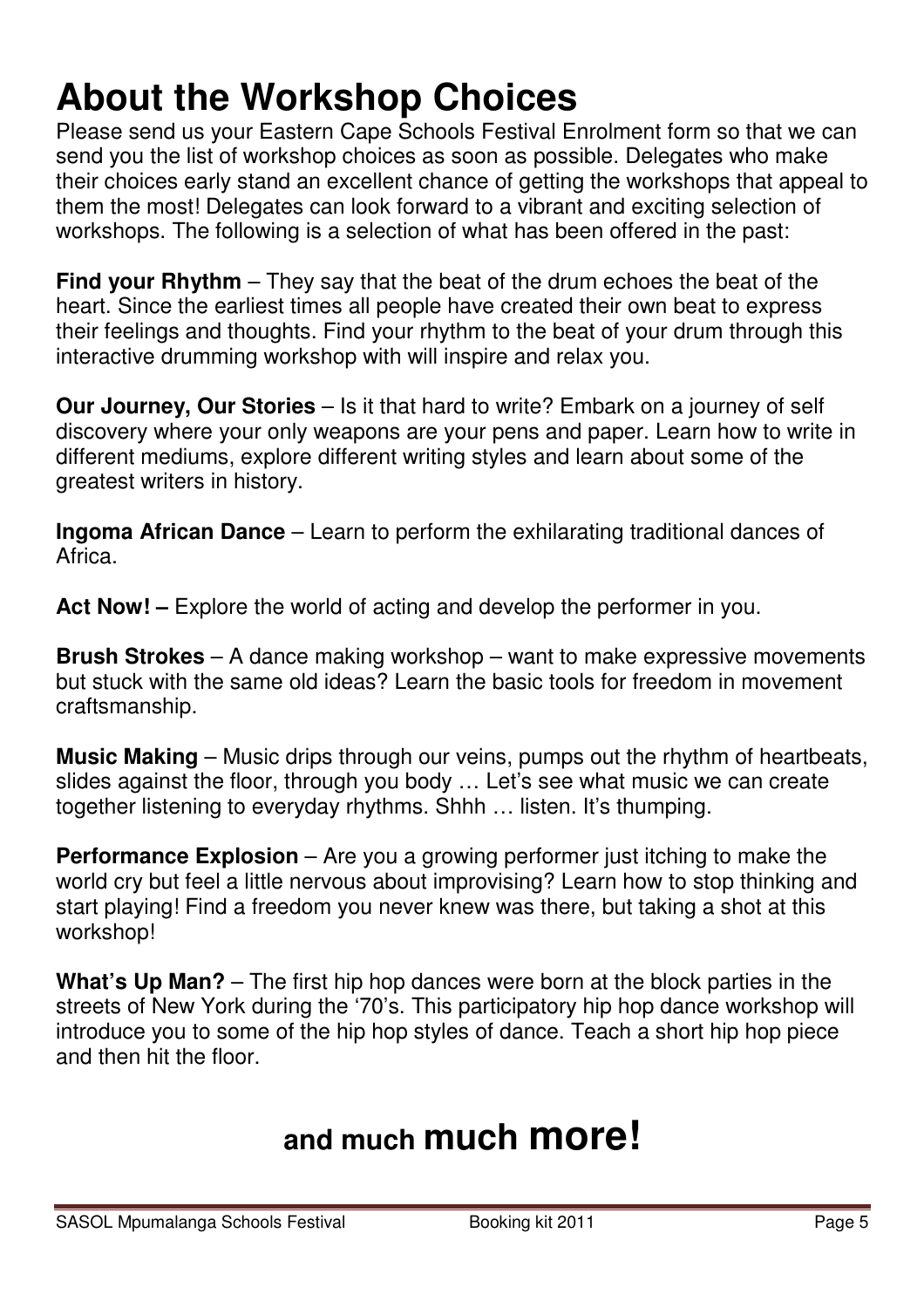# **Festival Etiquette and Code of Conduct Please discuss this with pupils before arriving at the festival.**

Teachers/chaperones are kindly asked to monitor the behaviour of their delegates in venues.

- 1. All delegates are subject to the Code of Conduct at all times during the festival. You are kindly asked not to jeopardise future festivals with poor behaviour.
- 2. Delegates are kindly asked to respect the property of our hosts and not to cause damage to property in any way.
- 3. Please be punctual for the start of all performances, lectures, and workshops. Latecomers can disturb performers, and organisers reserve the right to keep latecomers out of the theatre venues until a suitable interval. Most productions do not have an interval.
- 4. Once seated in theatres we ask you to respect the theatre process and not to disrupt the experience of those around you by coming and going during a performance, or engaging in disruptive behaviour e.g. talking.
- 5. No food or drink may be consumed in theatres or workshop venues.
- 6. Please understand that in the interests of developing empowered, richer, fuller, human beings it is important to promote socially acceptable modes of behaviour amongst our delegates. We need all delegates to be bright-eyed and refreshed for the busy programme they will have ahead of them; a good night's rest will be imperative during the festival.

**By observing these basic courtesies, we hope to establish an audience that is both respectful and sensitive to the needs of performers and fellow audience members, and to promote a more receptive environment where all present may enjoy the event.** 

# **Please remember to switch your cell phone OFF and keep it in a safe place!**

# **Thank you**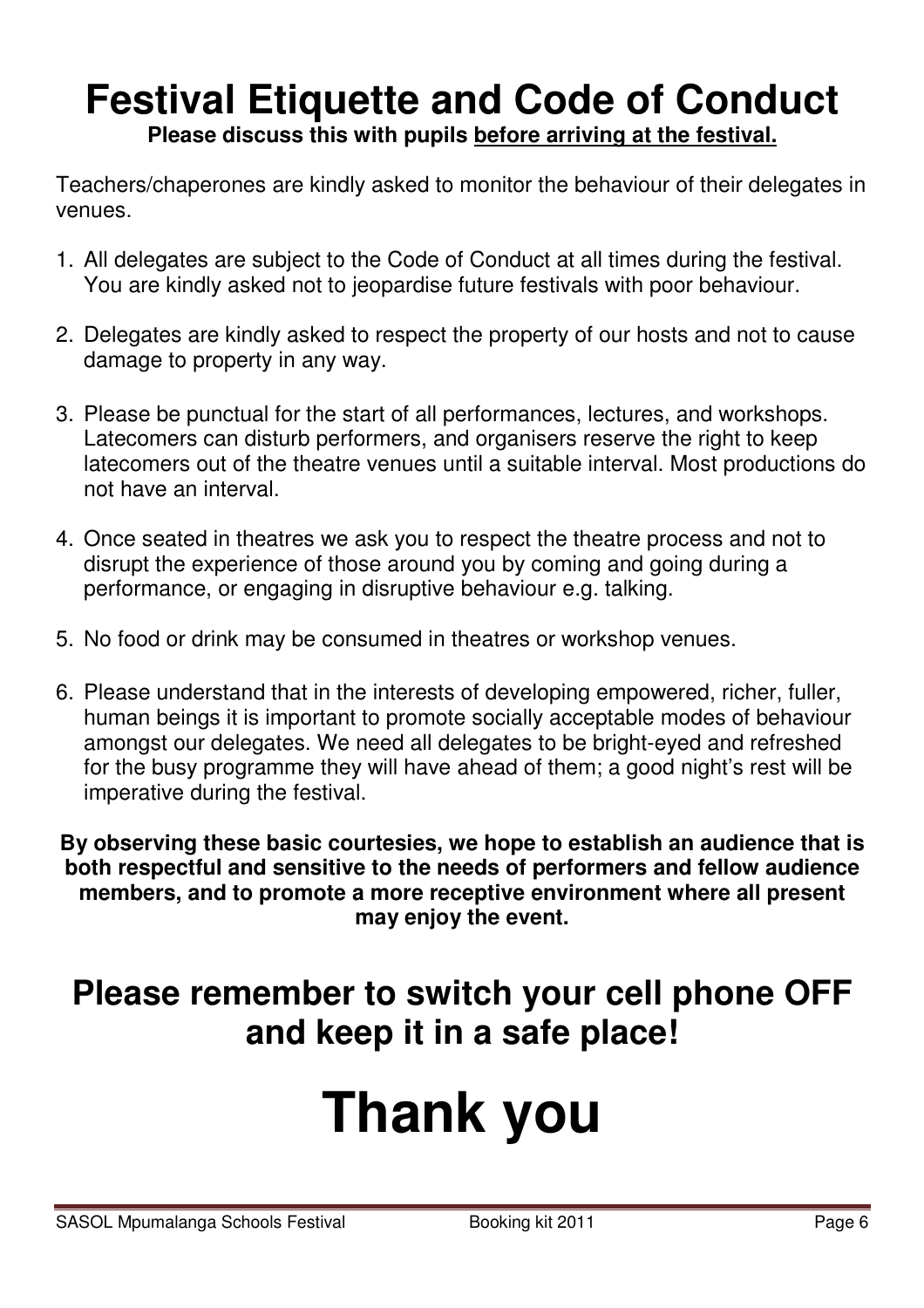# **General Information**

- **Dates:** Mpumalanga Festival 18th & 19th August 2011
- **Cost:** R320 per delegate (Teachers and learners are liable for the registration fee)
- **Times:** *Provisional (to be confirmed): 18th August 09h00 20h30*

 *19th August – 07h30 – 15h00* 

**Venue:** eMalahleni Civic Centre, Witbank

# **Closing date for enrolments:**

# **Final Closing Date for all schools: 24 June 2011**

# **Registration**

The festivals start with REGISTRATION from 09h00 on the 18<sup>th</sup> August and 07h30 on the 19<sup>th</sup> of August. Please arrive in good time to register and collect your Festival information packs.

End of Day: The festival will end at approximately 20h30 on the 18<sup>th</sup> August and approximately 15h00 on the 19<sup>th</sup> August. Please provide us with a fax number where final details/changes to this information can be sent to you,

OR call us to confirm bookings and final arrangements by 22 July 2011.

### **Transport**

School parties must use their own or public transport to and from the festival venue each day.

# **Dress**

Pupils must wear school uniform for the Official Opening and until they take part in their first workshop. For workshops pupils need to change into comfortable working clothes (e.g. school tracksuits). Please ensure that your pupils bring comfortable "working clothes" with them.

### **Accommodation**

The Grahamstown Foundation is unfortunately unable to arrange accommodation. Out-of-town delegates are kindly asked to make their own arrangements for accommodation. We will assist you as far possible as we can.

### **Meals & Refreshments**

Light meals and teas are provided **during** the festival. They are of the "fast-food" variety and are included in the registration fee. Be sure to indicate any dietary preferences on the enrolment form.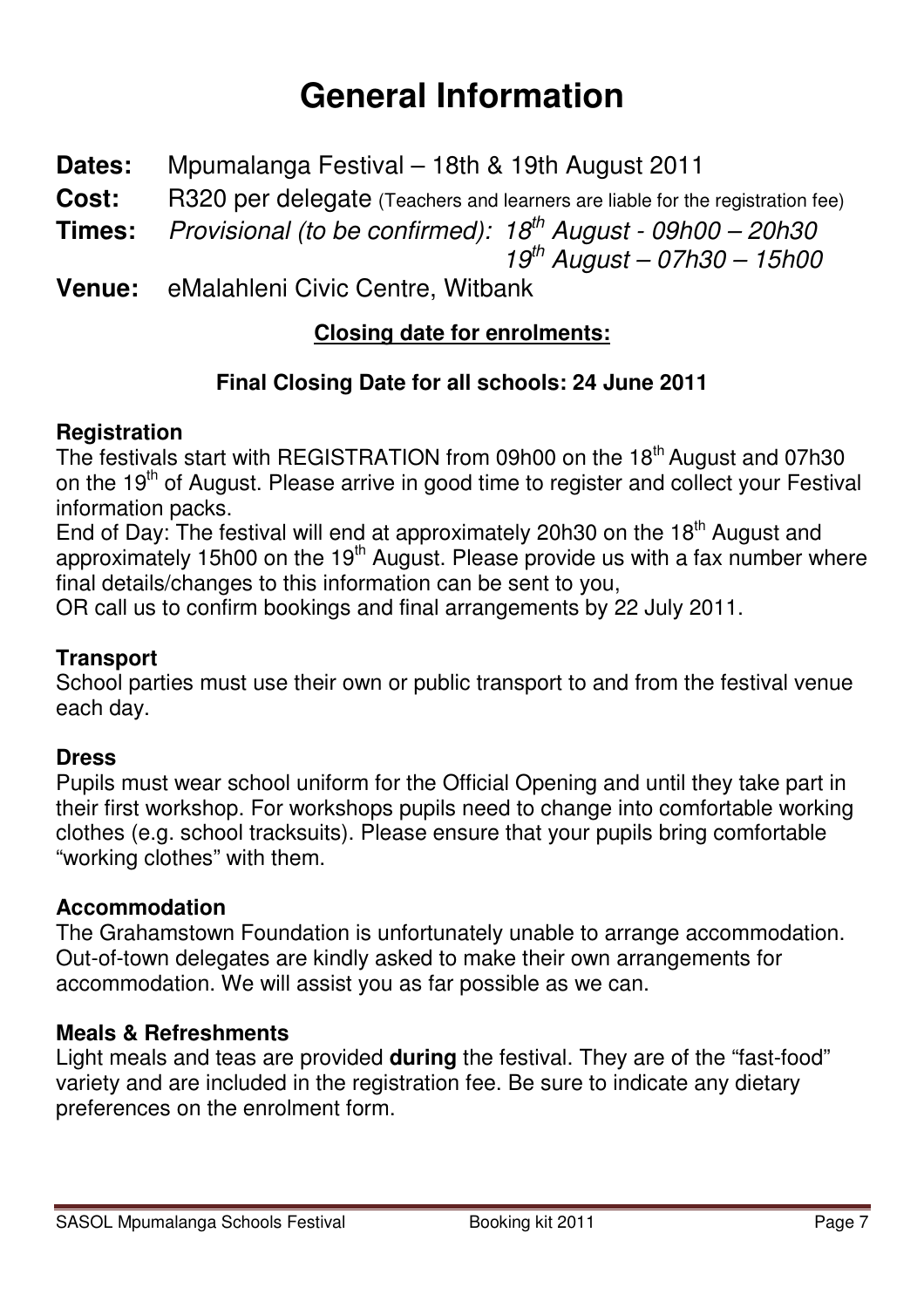#### **Workshop choices**

Workshops are allocated on a first come, first served basis. Each workshop takes a limited number of people and so choices **cannot be guaranteed**. Please indicate your choices, in order of preference, on the enrolment form. Delegates will be placed in the workshops of their choice **if there is space**. Delegates will be supplied with workshop tickets at registration. A valid workshop ticket guarantees entry to a workshop.

#### **Chaperons/Teachers**

Each school party must be accompanied by a teacher/chaperon. Chaperons are expected to remain with their learners throughout festival performances, to assume responsibility for pupils' behaviour, and to assist pupils in finding venues and workshops. Both learners and teachers stand to benefit enormously from the festival experience.

### **Bookings**

**Booking is essential to secure your place** and for making adequate catering and workshop arrangements. All bookings will be confirmed if you have supplied us with a fax number. You may also confirm your booking by calling Lily in the Schools Festival office on *046-603 1107, or faxing us at 046-622 7462.* 

# *"It was a great experience. – Learner, 2010*





*"I have definitely had an enlightening and an aweinspiring experience. Drama is my life and the possibilities are endless. I was inspired and your shows are well presented."* 

*- Learner, 2010*